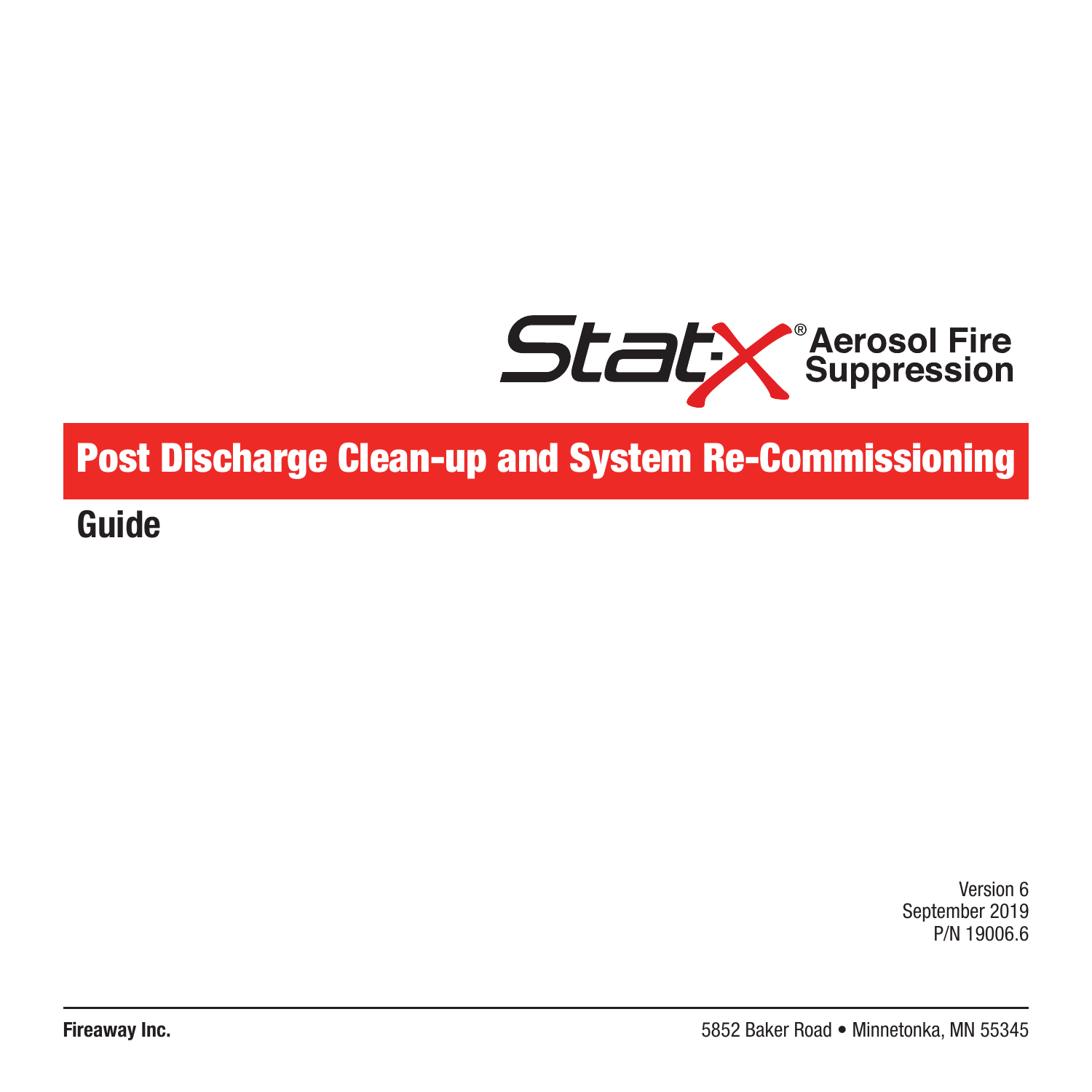

**AS WITH ANY FIRE SUPPRESSION PRODUCT, CLEANING OF RESIDUE AND RE-COMMISSIONING OF FACILITIES AND EQUIPMENT WILL VARY DEPENDING UPON FACTORS EXISTING BEFORE, DURING AND AFTER DISCHARGE.**

### **WARNING**

**DO NOT ENTER HAZARD SPACE WITH AN OPEN FLAME OR LIGHTED CIGARETTE.**

**THE POSSIBLE PRESENCE OF FLAMMABLE VAPORS MAY CAUSE RE-IGNITION OR EXPLOSION.**

**ENSURE FIRE IS COMPLETELY EXTINGUISHED PRIOR TO VENTILATING THE HAZARD SPACE.**

**VENTILATE THOROUGHLY OR USE SELF-CONTAINED BREATHING APPARATUS BEFORE ENTERING.**

# **RECOMMENDED PROCEDURE**

**Note: See AREAS WITH SENSITIVE ELECTRONIC EQUIPMENT for important additional information.**

These procedures must be followed in sequence to successfully re-commission a Stat-X® suppression system.

1. After discharge, allow a minimum agent holding time of 10 minutes before ventilating the hazard space.

2. Always have backup portable fire extinguishers on hand for use in the unlikely event of fire re-ignition.

3. Ventilate the hazard area thoroughly by forced ventilation or by opening doors and windows. For best results, smoke ejectors or exhaust blowers fitted with non-collapsible extraction ducting should direct the air outside.

**Note: If incoming fresh air is high in humidity, dehumidification is recommended after space is vented. Agent residue not cleaned up following discharge can absorb humidity and may create a surface film or cause surface metal discoloration.**

4. If it is necessary to enter the hazard area prior to completing the ventilation, wear suitable respiratory protection conforming to relevant OSHA requirements (including 29 CFR 1910, subpart L, section 1910.160) to avoid unwanted inhalation of fire by-products and aerosol fire suppression agent.

5. Inspect that all fire is extinguished and there are no localized hot spots or other sources of re-ignition present.

6. Any minor amounts of agent residue not removed during ventilation should be thoroughly vacuumed, blown, brushed, or washed away using an acetic acid – water solution of approximately 3.5% (by volume)\*. Residue should be removed within 24 hours if possible.

7. Occasionally agent may agglomerate onto equipment or surfaces near the aerosol generator discharge ports. Inspect for agent build-up and clean per Step 6 above as soon as possible.

#### **WARNING DO NOT TOUCH AEROSOL GENERATORS WITHIN 15 MINUTES AFTER END OF DISCHARGE. THE GENERATOR METAL SURFACES MAY BE HOT ENOUGH TO CAUSE INJURY TO UNPROTECTED SKIN.**

8. Spent aerosol generators will remain quite hot to the touch for a time after discharge. They can be removed wearing suitable hand protection and by following your facility's maintenance and cleanup procedures.

9. Dispose of spent generators according to applicable federal, state, local, and your facility's requirements.

10. Contact your authorized Stat-X® distributor for system re-commissioning and replacement aerosol generators. The US DOT has classified packaged aerosol generators as dangerous goods. Consult Stat-X SDS sheets for further handling and safety information.

**Important: Systems must be inspected, replaced, and re-commissioned by a trained and authorized Stat-X fire suppression distributor.**

### **GENERAL GUIDELINES**

Generally, fire by-products can be unknown, potentially harmful, and pose the biggest risk to equipment, facilities, and personnel. Stat-X agent itself is extremely effective. To clean most spaces other than electronic equipment there is little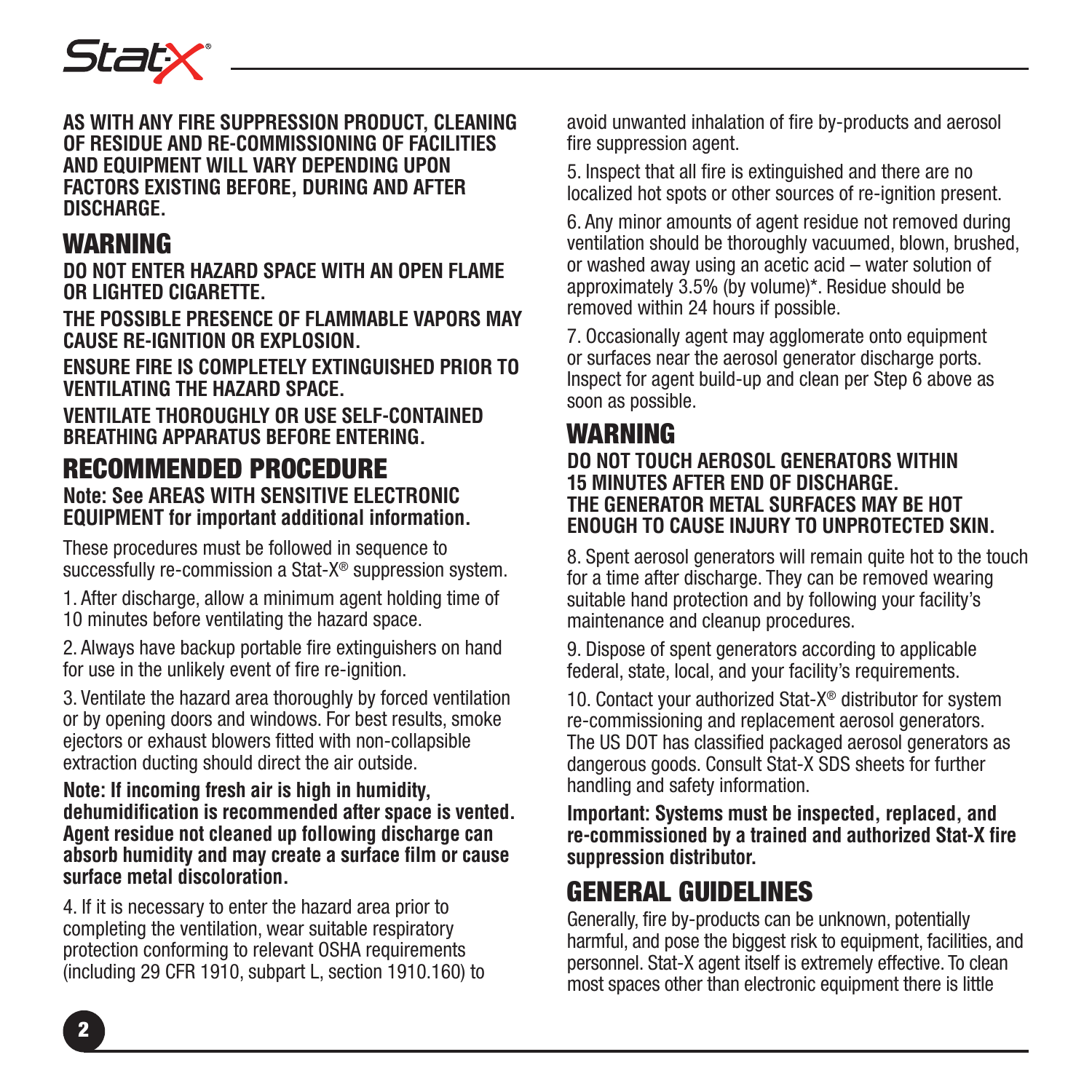## **Post Discharge Clean-up and System Re-Commissioning Guide**

need to do more than ventilate and vacuum the area. Still, any signs of accumulated fire by-product or agent residue should be washed from bare metal or slight surface discoloration may occur. This includes blades and casings of fan units. Also, if housekeeping was lax existing dirt may have blown around and been re-deposited during discharge or ventilation.A thorough inspection and cleaning of the hazard space is the best way to ensure no unwanted residue remains. Small amounts of particulate may be deposited during discharge and may stain walls and floor surfaces.

**Note: The aerosol fire suppressant solid particulates contains potassium, an alkali salt. Initially following a discharge, settled particulates are highly deliquescent and will attract moisture in the air. This can cause surfaces covered by residue to become temporarily moist or wet at a high pH level until the particulates dry due to evaporation. Certain metals susceptible to corrosion such as unprotected copper, aluminum, or bronze may experience accelerated surface oxidation or discoloration.**

### **AREAS WITH SENSITIVE ELECTRONIC EQUIPMENT**

Recovery activities should begin immediately after system discharge and the area is secured from fire re-ignition. This will help protect electronic assets from possible damage due to fire by-products or oxidation by aerosol agent reaction with ambient moisture. According to the *Disaster Recovery Journal*, restoration process carried out by recovery specialists can successfully restore electronic equipment to a pre-loss condition in the majority of cases.

Systems requiring emergency power off (EPO) capability per NFPA® 75 should de-energize circuitry cooling fans during discharge to minimize driving agent or fire by-product particulates onto sensitive electronic surfaces. After securing the area from possible re-ignition, fire service or safety personnel should place smoke ejector fans to the outside of the building with exhaust ducting positioned into the hazard space as recommended by NFPA's "Ladder Company Fireground Operation" guide. Ventilating fans should not be placed inside the space since they will only blow dirt, dust, or residue around causing general contamination. Introduction of

humidity by opening windows or doors should be avoided. After ventilating the space, use of auxiliary dehumidifiers to reduce humidity levels as much as possible and to avoid unconditioned outside air ingress with excessive humidity is recommended until the area is cleaned. Since many fire byproduct and Stat-X agent particulates are 1-2 microns in size or more, use of a HEPA grade vacuum cleaner during recovery will have good success removing particulates 0.3 microns and larger and is recommended.

Procedures used to cleanse electronic assemblies are similar to those used in the original manufacturing cycle. Specialists disassemble equipment only to the level of accessing contaminated surfaces, and then apply cleaning processes that remove contamination to levels of MIL-P-28809. Because Stat-X aerosol agent residue is water soluble, follow this procedure:

1. Wipe with hot deionized or distilled water and approximately 3.5% acetic acid solution (by volume)\*

2. Let stand for a couple of minutes

3. Rinse with hot deionized or distilled water or wipe with clean wet cloth/towel

4. Wipe again with hot deionized or distilled water & dishwater soap solution

5. Rinse with hot deionized or distilled water or wipe with clean wet cloth/towel

6. Wipe with dry cloth

For best results, cleansing activity should take place as soon as possible.

\*Cleaning grade acetic acid is typically 5%-6% acetic acid solution by volume. Please check product information. To achieve ~3.5% solution, follow directions below:

| <b>Starting</b><br>Solution (by vol) | <b>Steps</b>                                | <b>Resulting</b><br>Solution |
|--------------------------------------|---------------------------------------------|------------------------------|
| 5%                                   | Mix 70% starting solution<br>with 30% water | 3.5%                         |
| 6%                                   | Mix 60% starting solution<br>with 40% water | 3.6%                         |